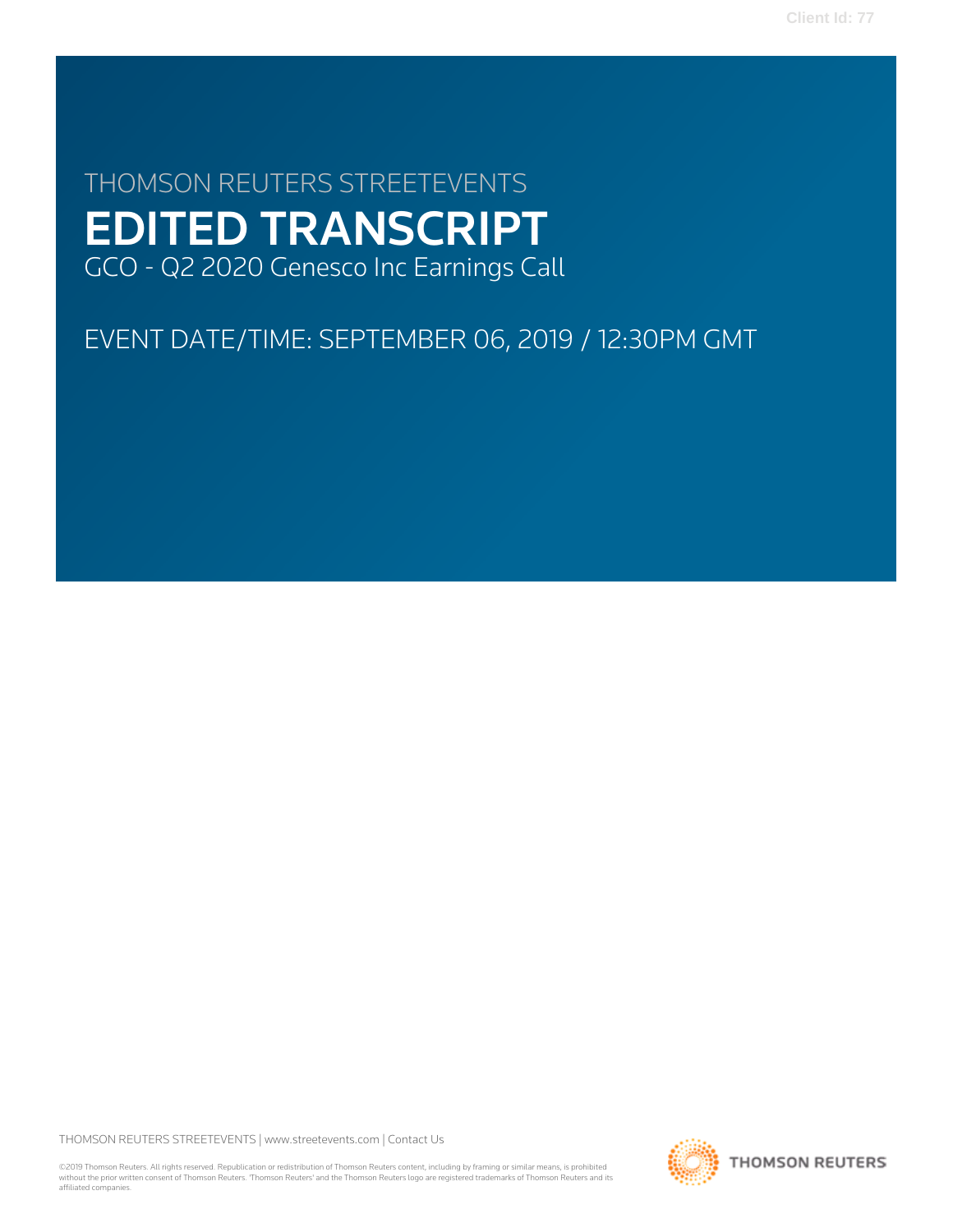### **CORPORATE PARTICIPANTS**

**[David Slater](#page-1-0) [Melvin G. Tucker](#page-3-0)** Genesco Inc. - Senior VP of Finance & CFO **[Mimi Eckel Vaughn](#page-5-0)** Genesco Inc. - Senior VP & COO **[Robert J. Dennis](#page-2-0)** Genesco Inc. - Chairman, President & CEO

### **CONFERENCE CALL PARTICIPANTS**

**[Janine M. Stichter](#page-7-0)** Jefferies LLC, Research Division - Equity Associate **[Jonathan Robert Komp](#page-8-0)** Robert W. Baird & Co. Incorporated, Research Division - Senior Research Analyst **[Laurent Andre Vasilescu](#page-14-0)** Macquarie Research - Consumer Analyst **[Mitchel John Kummetz](#page-13-0)** Pivotal Research Group LLC - Senior Analyst of Footwear, Apparel Vendors and Retailers **[Samuel Marc Poser](#page-11-0)** Susquehanna Financial Group, LLLP, Research Division - Senior Analyst **[Steven Louis Marotta](#page-10-0)** CL King & Associates, Inc., Research Division - MD & Director of Research

### **PRESENTATION**

#### **Operator**

Good day, everyone, and welcome to the Genesco Second Quarter Fiscal 2020 Conference Call. Just a reminder, today's call is being recorded.

<span id="page-1-0"></span>I would now like turn the call over to Dave Slater, Vice President of FP&A and Investor Relations. Please go ahead.

### **David Slater**

Good morning, everyone, and thank you for joining us to discuss our second quarter 2020 results and our full year fiscal 2020 outlook. With me on the call today are Bob Dennis, Genesco's Chairman, President and Chief Executive Officer; Mimi Vaughn, our Chief Operating Officer; and Mel Tucker, our Chief Financial Officer.

Participants on the call expect to make forward-looking statements. These statements reflect the participants' expectations as of today, but actual results could be different. Genesco refers you to this morning's earnings release and the company's SEC filings, including the most recent 10-K filing for some of the factors that could cause differences from the expectations reflected in the forward-looking statements made during the call today.

Participants also expect to refer to certain adjusted financial measures during the call. All non-GAAP financial measures referred to in the prepared remarks are reconciled to their GAAP counterparts in the attachment to this morning's press release and in schedules available on the company's homepage under Investor Relations in the Quarterly Earnings section.

I want to remind everyone that we have posted a presentation summarizing our results and guidance that is accessible on our website. As another reminder, we filed an 8-K in connection with our late -- with our last release in Q1 that contains adjusted non-GAAP fiscal '19 results by quarter for the last year we stated to reflect the sale of Lids Sports Group as if we never owned the business per GAAP requirements. You can find that on our website as well.

Now I'd like to turn it over to Bob.

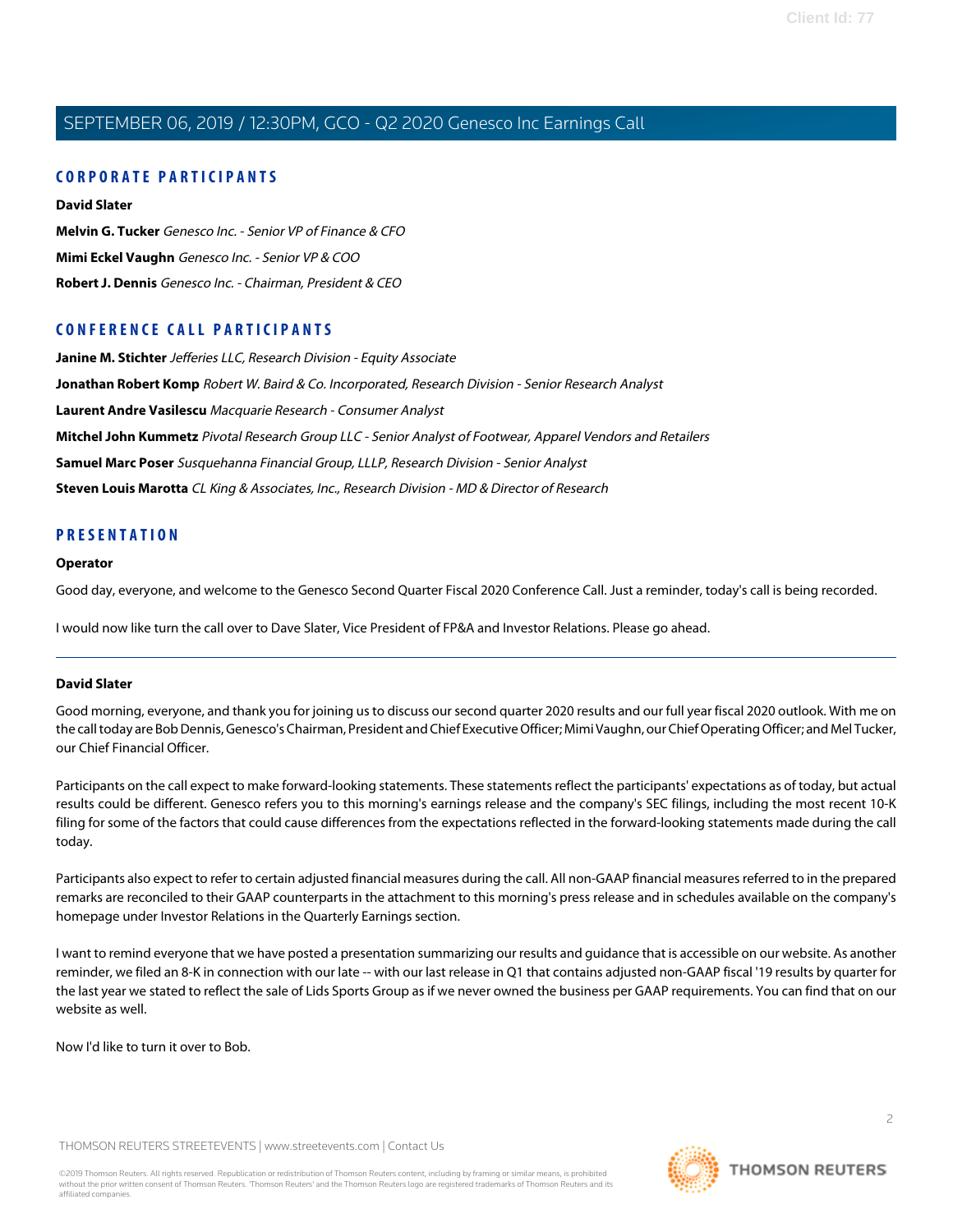### <span id="page-2-0"></span>**Robert J. Dennis** - Genesco Inc. - Chairman, President & CEO

Thanks, Dave. We have 2 new people in the room with us today. Just heard from Dave Slater. Dave joins us with over 20 years of retail experience with leadership roles at Chico's FAS, Dollar Tree and Walmart. Dave will be leading our Investor Relations function as well as our Financial Planning & Analysis team. We are excited to have someone with his relative retail background join our team. As Dave mentioned, we are also joined today by our Chief Operating Officer, Mimi Vaughn and, for the first time, Mel Tucker, our new Chief Financial Officer. Mel joined Genesco in June from Century 21, the New York-based department store, where he was CFO since 2014. Mel also has extensive retail experience having served in senior financial role with leading companies such as (inaudible), PetSmart and Home Depot during his 25-year career. And we are thrilled to have someone of his caliber on our team, and so welcome to you both.

In a moment, Mel will review our recent performance and updated outlook in detail and Mimi will cover some specific topics that could have potential impact on our business and the progress we were making on the Schuh 20-point plan. But first, let me walk through the highlights from the second quarter.

From a high level, our consolidated results exceeded expectations across the board. The performance of our U.S. footwear businesses, Journeys in particular, fueled a 3% increase in consolidated comps, our 9th consecutive quarter of positive consolidated comparable sales for our footwear businesses. We were particularly pleased with this result given the more challenging step comp comparisons we faced as we moved from the first into the second quarter. Importantly, our overall brick-and-mortar performance remained in positive territory and e-commerce comp sales accelerated to 20% continuing its strong multiyear run.

Total sales for the company would have been up but for the impact of lower U.K. and Canadian exchange rates. The solid comp, coupled with higher gross margins across all divisions, resulted in a significant improvement in profitability. Excluding bonus expense, SG&A was up only 1% as we continue to benefit from the numerous cost savings initiatives we implemented through fiscal '19 and in this fiscal year.

On an adjusted basis, earnings per share was \$0.15 compared with a loss of \$0.01 in the second quarter last year. This solid performance, combined with our strong first quarter results, represent a great start to our first fiscal year as a footwear-focused company following the sale of Lids in early February. We completed the balance of the significant work of transitioning Lids off our infrastructure and systems during the quarter, and we continued the important work of eliminating the stranded costs associated with the sale.

Looking now at the performance of each of our footwear businesses in Q2. For Journeys, it was another outstanding quarter as the strength of its product assortment fueled continued top line momentum even as the business was up against a more challenging comp comparison. Strong full-price selling of seasonal footwear, including sandals, contributed to Journey's Q2 sales and margin gains, as did the ongoing success of fashion athletic styles. As usual, the retro and casual product that were bestsellers this year were different from a year ago as the Journeys merchants continue to showcase their ability to adeptly manage the fashion rotation that is an inherent part of the business.

Both store and e-commerce comps at Journeys were nicely positive, which led to a 4% comp increase on top of last year's double-digit gain and a significant improvement in year-over-year profitability. Similar to great -- recent quarters, great expense control along the strong sales allowed for expense leverage with rent leverage as the highlight.

Moving over to the U.K. The operating environment remains difficult due to the continued soft consumer demand for apparel and footwear, challenging retail traffic overall and then overall economic weakness related to even greater Brexit uncertainty. Given all that, we were pleased that Schuh achieved a flat comp driven by improved e-commerce results. The Schuh team did a good job navigating the current headwinds to deliver higher gross margins than a year ago through careful inventory management and lower markdowns on sale product. Unfortunately, this effort wasn't enough to offset lower overall sales from changes in foreign exchange, coupled with the deleverage from negative store comps in the quarter.

Some of you might have seen a recent article in the U.K.'s Sunday Times that reported Schuh had engaged an outside adviser to help explore potential restructuring opportunities. Important to understand the meaning of the word restructuring in this situation. We are largely looking at ways to renegotiate rents for Schuh's store fleet in order to improve profitability, following the ongoing declines in High Street and mall foot traffic

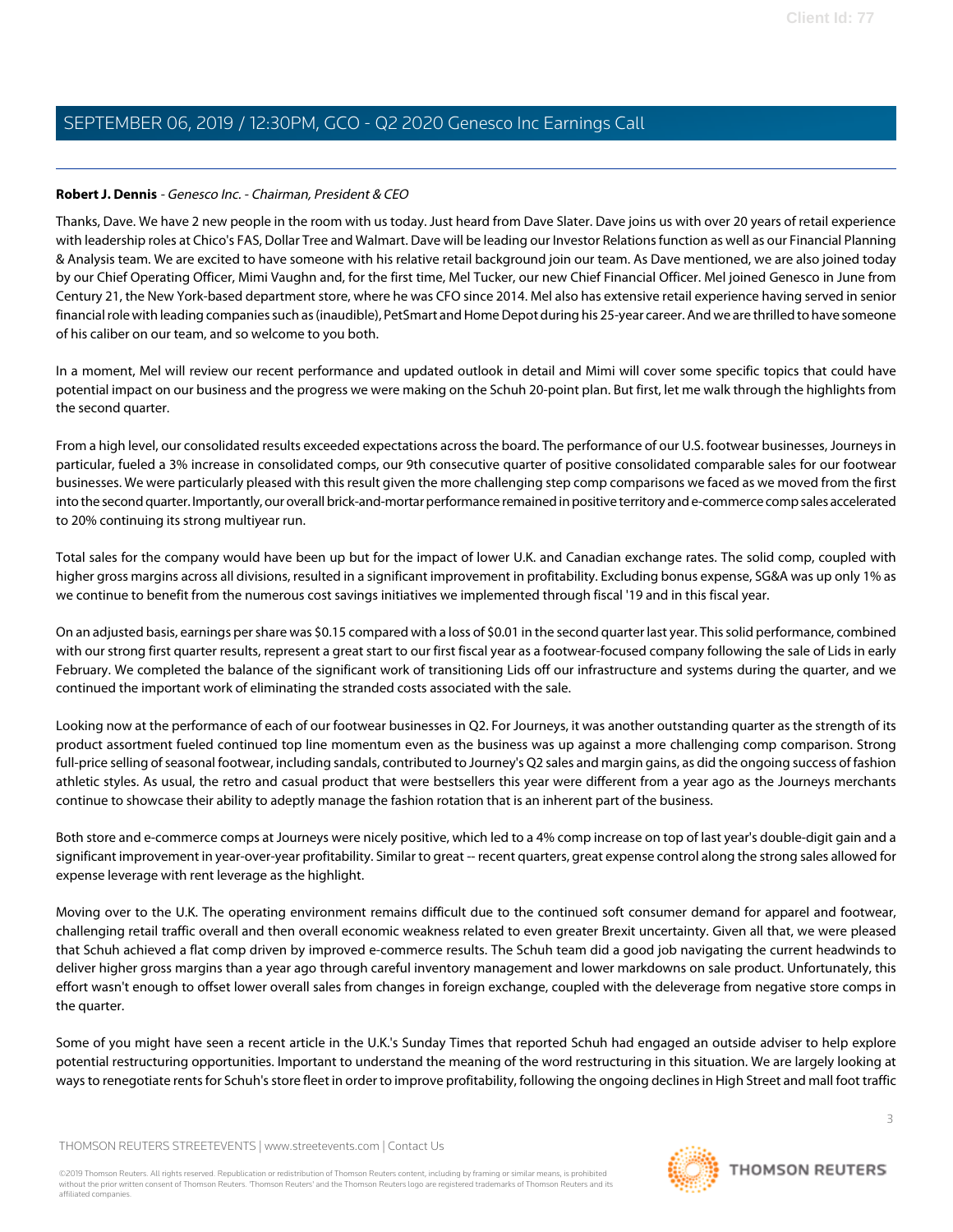making these rents uneconomical. Let me be clear as I think the article might have been misinterpreted. We are not exploring a potential sale of this business. Schuh remains firmly in our future plans, and we are encouraged by the results of our 20-point plan, and we are committed to working closely with the teams to improve upon recent results.

So now back to the U.S. Johnston & Murphy retail comps improved from first quarter levels, despite being up against stronger comparisons in the second quarter. While the shift to the sale catalog to later in the quarter versus last year was less effective than we had hoped, resulting in J&M's 1% comp gain, we did gain benefit from strong apparel sales. The business also achieved better gross margins and benefited from lower expense dollars to deliver an operating profit above last year's levels and ahead of expectations. Nine of the top 10 shoes for the season in our retail business were casual sport or hybrid styles with athletic-inspired bottoms underscoring the progress J&M has made diversifying its product offering beyond the dress shoes that the brand was originally known for.

Finally, Licensed Brands also delivered a better bottom line performance with meaningfully higher gross margins on lower sales.

With a sizable cash flow generated from operations last year and the sale of the Lids business, we have been actively buying back stock opportunistically and returning capital to shareholders. Across 2 authorizations, totaling \$225 million, we began buybacks in late December and as of last Friday have repurchased close to 5.2 million shares, almost exhausting the second authorization. This represents a 27% reduction to average shares outstanding last year. While the most recent repurchase activity will aid earnings for this year, the impact will be in the back half. The improvement in earnings per share above our expectations in Q2 was driven by better operating performance and not by share buybacks. Even after finishing these 2 authorizations, we still have excess cash flow from last year we can put to work, and we anticipate generating additional cash flow in this fiscal year to add to that.

We are pleased to share that the top line momentum that we experienced in the second quarter continued nicely in August on both sides of the Atlantic for Journeys and for Schuh through the heart of the Back-to-School selling season. J&M's August comp results slowed during this low-volume month for this business as all goods begin to land and before a shift in the season begins.

Based on our strong first half results and positive start to the third quarter, combined with the repurchase of more shares than we initially expected, we are raising our full year guidance. We now expect earnings per share for fiscal '20 to be between \$3.80 and \$4.20, up from our previous range of \$3.35 to \$3.75. And as always, we do regard this guidance as a range with some upside and some potential downside. We are now more optimistic about Journeys' results offset by foreign exchange headwinds at Schuh and some comp headwinds at J&M. Later in the call, Mimi will review some of the other headwinds we potentially faced in the back half, which have not been built into our guidance, namely tariffs and Brexit, and our plans to lessen their possible impact. With respect to our guidance, something close to the middle reflects our best current belief of where we might turn out for the year, which represents an increase in the neighborhood of 20% over fiscal '19 earnings from continuing operations of \$3.28.

<span id="page-3-0"></span>And with that said, let me turn the call over to Mel to give more specifics of the financials and the guidance. Over to you, Mel.

### **Melvin G. Tucker** - Genesco Inc. - Senior VP of Finance & CFO

Thanks, Bob. Good morning, everyone. As Bob said, we were very pleased with our second quarter performance. Our year-over-year profit improvement was led by Journeys with Johnston & Murphy and Licensed Brands each contributing to the improved results. Adjusted EPS grew considerably to \$0.15 from negative \$0.01 in the prior year, driven by solid comps, improved gross margins, both of which contributed to it versus expectations. This was partially offset by some SG&A deleverage in this lowest volume quarter, which small increases in expenses can have an outsized impact. Q2 consolidated revenue was flat with last year at \$487 million. Excluding the effect of lower exchange rates, revenue was up 1%. Consolidated comps were up 3% with store comps up 1% and direct comps up 20%. Positive comps were offset to some extent by lower wholesale sales and closed stores. Direct as a percent of total retail sales was 10% in Q2, up 150 basis points, accelerating the good progress we continue to make driving e-commerce. As a reminder, we run our e-commerce business to be a profit center. We could grow e-comm more rapidly with higher marketing expense and more free shipping and return offers, we choose instead to keep an emphasis on profitable growth.

Journeys posted a solid comp increase of 4% on top of a robust 10% gain last year, marking the ninth consecutive quarter of increases highlighted by both positive store comps and strong double-digit e-commerce growth. Comp sales on a 2-year stack basis improved from Q1 to Q2. Highlights

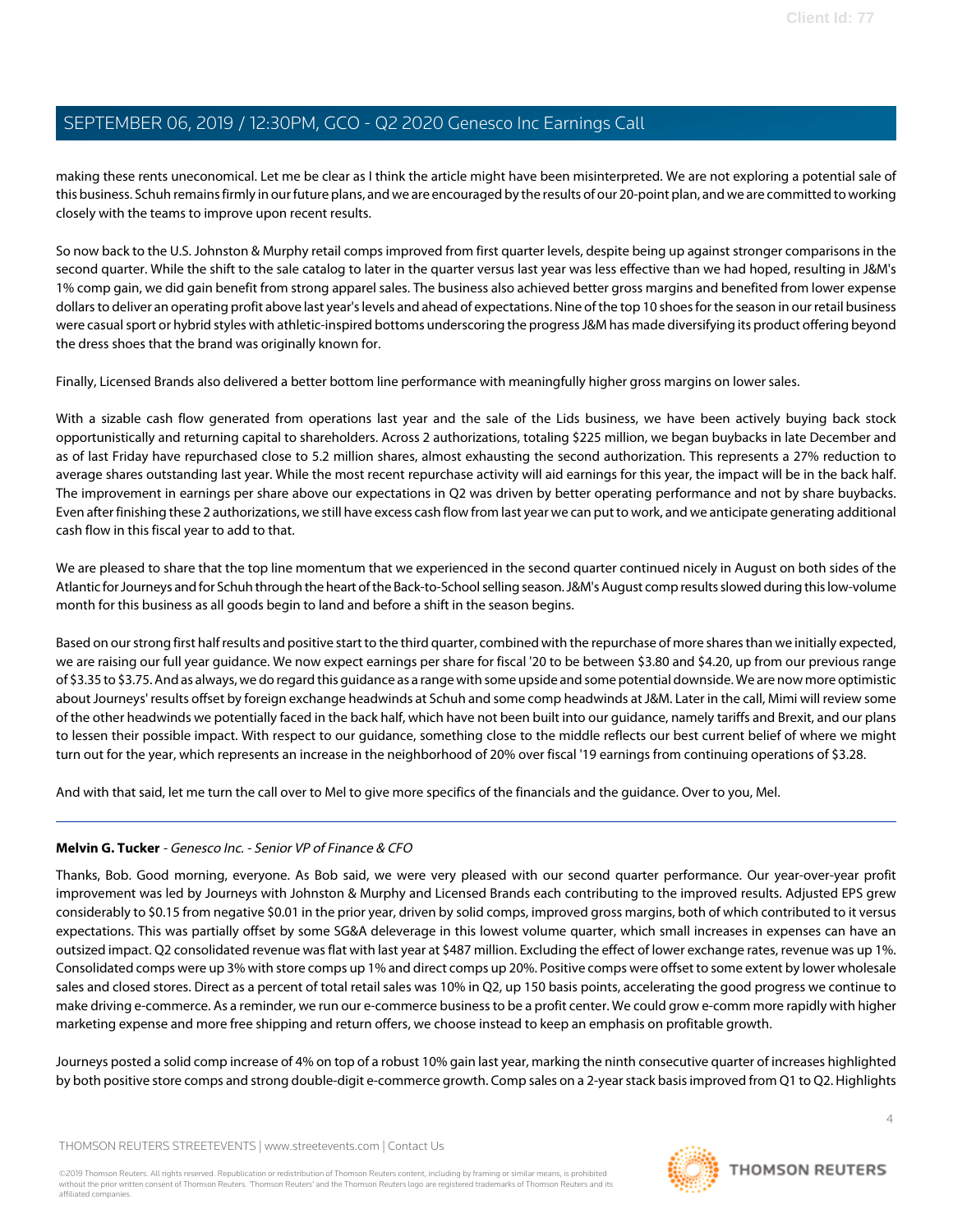of Q2 store performance included mid-single-digit increases in conversion and a low single-digit increase in transaction size, which drove a strong comp in spite of less store traffic.

Schuh posted flat comp sales for the quarter in spite of a challenging macroeconomic environment in the U.K. versus a negative 7% a year ago. Not including the impact of foreign exchange, Schuh total sales were down only 1% for Q2. E-commerce posted a strong double-digit growth in comps but is offset by negative store comps. Store traffic declines and lower conversion rates were partially offset by higher ASPs.

Comp on a 2-year stack basis improved sequentially from the prior quarter, from double-digit negative to single-digit negative. Consumer brand choices continue to be polarized with strong preferences for certain athletic and casual brands, increase in kids and accessory sales were highlights for the quarter.

J&M posted a 1% comp for the quarter on top of a challenging 8% comp comparison from the prior year. A decline in store traffic was offset to some extent by an increase in conversion and higher transaction size. E-commerce comps drove the positive overall comp for the quarter.

Q2 consolidated gross margin increased 110 basis points to 48.6%. Journeys gross margin increased 70 basis points due to freight claims credits, lower shifting and warehouse cost and lower markdowns. Schuh's gross margin improved 50 basis points due to more efficient sell-through of sale product with lower markdowns. At J&M, gross margin was up 150 basis points, due largely to a favorable comparison in the wholesale business that we made the decision to clear merchandise last year in our women's category. Licensed Brands gross margin improved 470 basis points due to more direct consumer shipments, fewer markdowns and less closeout product.

Total adjusted SG&A expenses increased 30 basis points to 47.6%, driven primarily by increased marketing expense. As overall more mall traffic has declined, we have been growing our direct channel. We have invested in additional paid search and catalogs to drive traffic to our stores and to our websites. This increase in marketing expense was partially offset by lower bonus expense and rent savings. In this low-volume sales quarter, at a 1% store comp, we deleveraged store expenses just a little bit, thanks to the cost savings initiatives we began last year. We have continued cost reduction and profit-enhancement activities into the current fiscal year. Included in these activities is an effort to eliminate shared and stranded cost as a result of Lids divestiture. In total, we had between \$12 million and \$15 million of expenses that were allocated or shared with Lids, primarily in areas like Finance, IT, HR and the Call Center. We believe over time we can eliminate much of this stranded cost and are working diligently towards that end. As a part of the larger cost reduction efforts, we continue to have, in partnership with our landlords, very good success on -- with renewals and rent reductions. We've negotiated 92 renewals year-to-date and achieved a 15% reduction in cash rent or 11% on a straight-line basis in the U.S. This was on top of a 15% cash rent reduction or 8% on a straight-line basis for almost 170 renewals last year. An important aspect of these renewals is the short term, which for this year averaged approximately 3 years. This allows us to think about rent increasingly as more variables than fixed, providing flexibility in our cost structure. Other areas of savings identified this year include store labor hours, warehouse expenses and credit card fees. In total, between stranded cost elimination and these other opportunities, we aim to identify this year another \$20 million of cost to take out of the business.

In summary, the second quarter's adjusted operating income was \$4.7 million versus \$1 million a year ago. Adjusted operating margin increased 80 basis points to 1%. Operating income dollars increased for every U.S. footwear division, offset to some extent by Schuh and higher bonuses at corporate.

Turning to the balance sheet. Inventory is in good shape. Q2 inventory was up 2% on flat quarterly sales. We intentionally added inventory at Journeys to be better positioned to supply our business during the Back-to-School period. Journeys' inventory was up 6% on a sales increase of 3%. J&M's inventory was down 4% on sales that were down 2%.

Schuh's inventory was up 2% on a sales decrease of 1% on a constant-currency basis as Schuh successfully managed inventory in a tough retail environment. Capital expenditures were \$7 million and depreciation and amortization was \$12 million. We continue to aggressively return capital to shareholders using almost all of the \$100 million repurchase authorization that our Board approved in Q1. As of last Friday, August 30, we have repurchased close to 2.5 million shares for a total of \$99 million. Altogether, including the initial repurchase authorization of \$125 million, we have repurchased 5.2 million shares since December for \$224 million. We ended the quarter with \$58 million in cash versus \$50 million a year ago and no U.S. dollar borrowings.

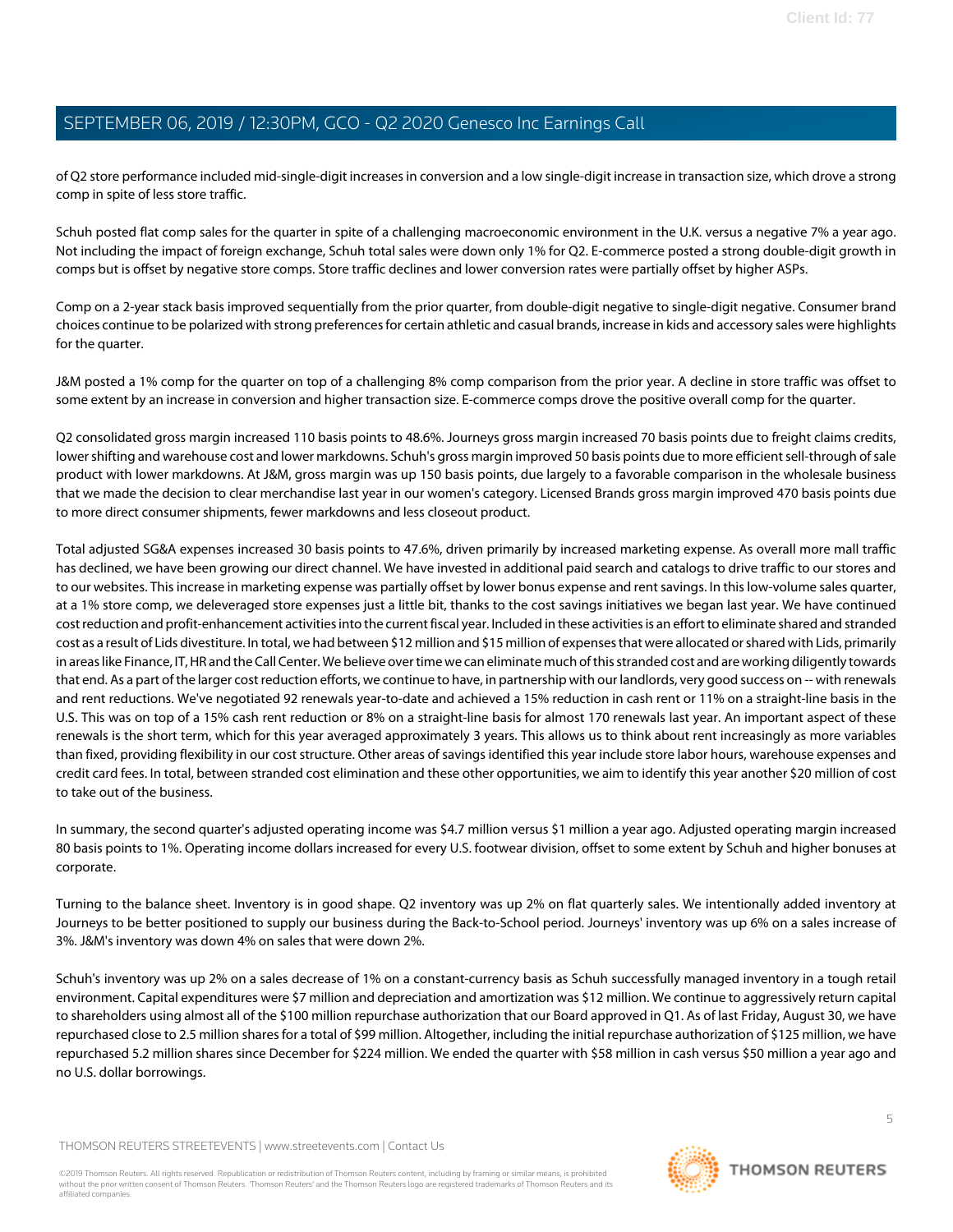Moving on to guidance for fiscal '20. With a better-than-expected Q2 performance and a solid start to Q3 and the important high-volume Back-to-School season, coupled with the repurchase of additional shares, we are taking our EPS guidance range up to \$3.80 to \$4.20, compared to our previous guidance range of \$3.35 to \$3.75. Something close to the middle of this new range reflects our best current belief of where we might come out for the year. We continue to assume low single-digit overall comps for the year's remaining quarters due to more difficult stacked comparisons in the back half, for Journeys in particular. While we have increased Journeys' Q3 comp assumption, given the positive Back-to-School results thus far, we've reduced our Q3 comp assumption for J&M, given the slow start to the current quarter.

In addition, since the last time we discussed guidance, we faced further headwinds from the weakness of the British crown, which could affect sales and profits for the year. Another variable is the exact timing of eliminating stranded costs from the Lids divestiture. While we are pleased that Lids is completely off our shared services and systems and are confident we will ultimately eliminate much of this cost, Lids unplugged even faster than we expected. We have a detailed plan to eliminate the stranded costs that remain, but have more potential exposure for this year, in Q3 especially, due to this timing.

In the high end of our guidance range, we eliminate more cost. In the low-end, less. The guidance also does not anticipate repurchases of shares beyond the buybacks we've already completed. As Bob said, Mimi will discuss the possible impact of tariffs and a hard Brexit in the U.K., both of which could affect our results, but we have not built anything implicit -- explicitly into our quidance related to either of these factors.

For the year, we still expect consolidated sales will range from down 1% to up 1% with the high end of the range becoming more challenging with the pound weakness, but now expect higher consolidated comps ranging from up 2% to up 3%. Store comps underlying guidance now range from up 1% to up 2%. We still plan to open around 30 new stores, mostly Journeys and Journeys Kidz. We plan to close around 40 stores, if we can't get the right rent deals, or square footage decrease for the third year in a row. We now expect gross margin to be up 30 to 50 basis points in total, up from our initial estimate of 10 to 20 basis points, which -- with much of the improvement coming from the branded businesses, namely J&M and Licensed Brands. With a low store comp and the timing of eliminating stranded costs, we now expect SG&A expense will delever in the 30 to 50 basis point range. This all results in an operating margin within a few tenths of last year's levels and EPS that ranges from up mid-teens to up in the high 20% range due to the net impact of share buybacks. We now estimate that fiscal '20 tax rate at approximately 28%.

An important callout for modeling for the remainder of the year is that we expect much of the year-over-year improvement in EPS in the back half to come in the fourth quarter. Capital expenditures will be around \$45 million as we plan to spend more on digital and omnichannel investments, while still investing to refresh our store fleet. We estimate depreciation and amortization at \$50 million.

Lastly, we are assuming an average of approximately 15.7 million shares outstanding, assuming no stock buybacks beyond what we have made to date.

<span id="page-5-0"></span>Now I'll turn the call over to Mimi, who will cover how the company is positioned to deal with 2 external headwinds, tariffs and Brexit, and provide an update on our Schuh 20-point improvement plan.

### **Mimi Eckel Vaughn** - Genesco Inc. - Senior VP & COO

Thank you, Mel. Good morning, everybody. As we've discussed, it's been a strong first 6 months of fiscal '20, and we're heading into our busiest selling season with nice momentum. While we feel good about our prospects for the year, evidenced by our heightened outlook, both tariffs and Brexit present possible headwinds, and we're taking specific actions to mitigate their potential effect. Most importantly, we continue to root for a successful resolution of trade negotiations with China. As far as the fourth tranche of tariffs effective on September 1 and December 15, we don't believe the impact will be significant in this fiscal year and haven't yet included anything in our annual guidance as it remains a very fluid and dynamic situation. On an annual basis, currently about 1/3 of our merchandise is imported from China with approximately 10% from direct imports and the remaining amount imported by our third-party vendors.

So to give the details in terms of direct exposure, we develop and directly source merchandise for Johnston & Murphy and Licensed Brands, which together were a little less than 20% of our total sales in fiscal '19. Of those goods, approximately 50% currently comes from China, with a more heavy weighting to Licensed Brands, resulting in direct sourcing from China for merchandise representing a little less than 10% of our sales in total.

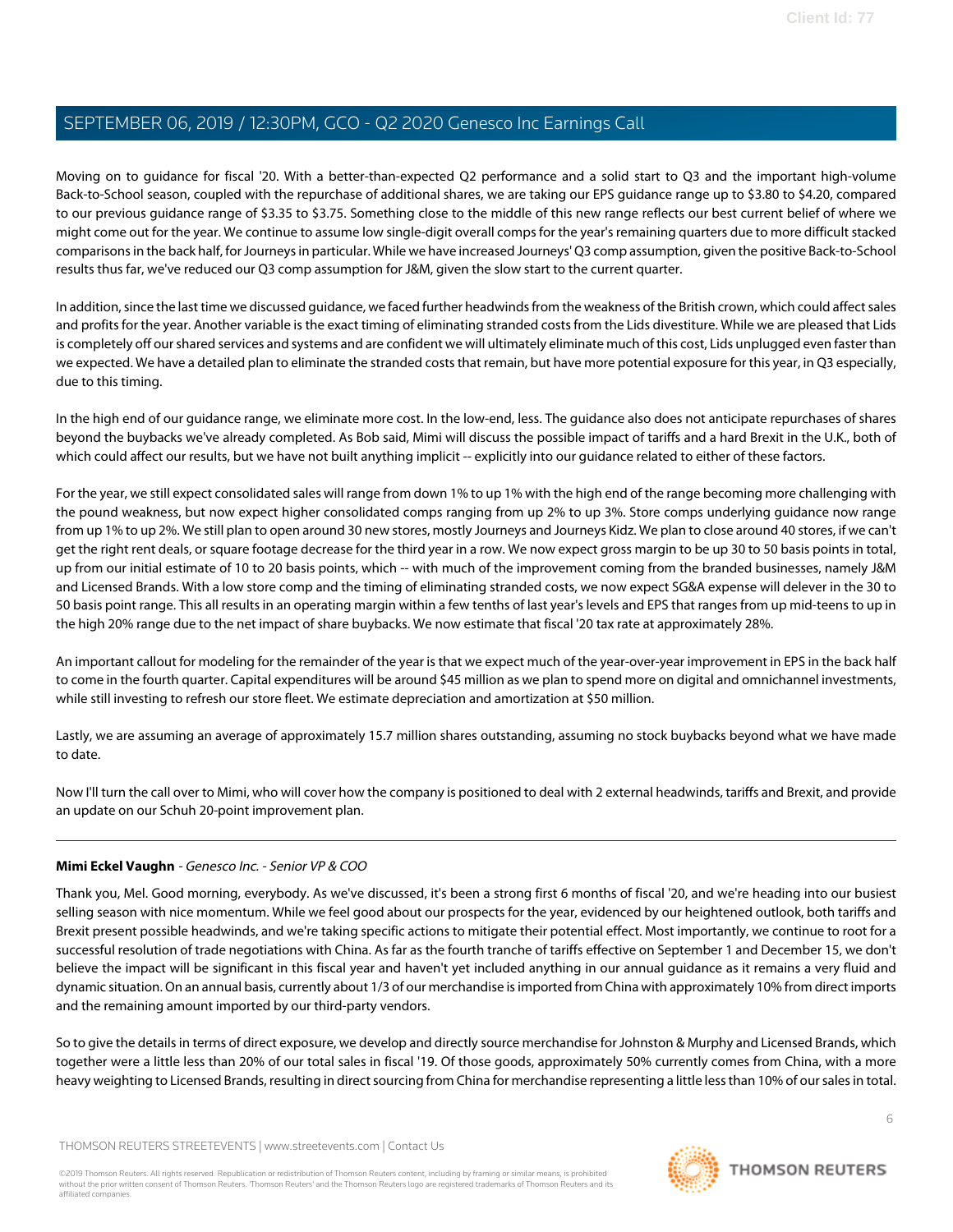Since most of this product is leather shoes, the tariffs unfortunately went into effect at the start of September versus in mid-December. We will - we pulled forward as much inventory as we could for receipt ahead of September 1 and have been working with our vendors to share the now higher cost.

The devaluation of the Chinese yuan is also helping lessen the near-term impact. We currently estimate the potential impact to our bottom line in this fiscal year, if nothing changes under the current circumstances, to be in the neighborhood of \$1 million relating to this product that we source directly, given how late it is in the year.

Looking further out, our intent is to diversify sourcing as much as we can outside of China and these efforts are well underway for fiscal '21. The balance of our merchandise is imported by our third-party vendors. For Journeys, which accounted for 65% of total sales last year, we estimate that 30% to 40% of the product we buy from third-party vendors is currently sourced from China. The remainder of our business, which is based in the U.K. and the Republic of Ireland, of course, does not affect us.

For this indirectly sourced product, we expect that our third-party vendors would undertake similar actions to what we're taking. However, we have less visibility into their specific plans. We do know that many of our vendors, especially the bigger ones, which represent the majority of our purchases, have some time ago diversified their sourcing to include countries in addition to China. Therefore, we anticipate they will ship as much product sourced from factories and places like Vietnam to the U.S. as they can to mitigate any impact. The good news is that, to date, we have not heard from any of our footwear vendors that they intend to pass on price increases for this year.

Shifting gears now to Brexit. While we hope a hard Brexit, which entails the U.K. leaving the European Union without a trade agreement in place, does not become a reality, our Schuh team has been diligent about understanding the potential impact and has spent several months crafting a detailed contingency plan to minimize disruption, if it does. While there will be some additional cost to operate in this new environment, they would expect only a small amount of Schuh's product in operations. The Brexit situation evolves daily, but we believe we will be well prepared for whatever comes our way.

To give some color, we have to think about this situation both from the standpoint of what we sourced and where we operate. Like our situation in the U.S., Schuh has both indirect and direct sourcing. The indirect piece, the product brought in by third-party vendors, represents almost all of what Schuh currently sells. Today, much of this product lands on the continent before coming over to the U.K. duty free and with no customs border. It's our current understanding that the U.K. government plans, in the event of a hard Brexit, that goods landed in the U.K. can be cleared immediately and duties paid retrospectively. And if so, the vast majority of the product we sell would be able to flow freely into the U.K. For the remaining product that Schuh directly sources, which is largely our private-label product, a little over half of this comes from the EU. These goods could potentially be subject to additional tariffs, which would represent a small amount of additional costs, if we can't find alternative sourcing outside of the region.

Then in terms of where Schuh operates. Of its 132 stores, 10 are in the Republic of Ireland, which would remain in the EU. All product flows back and forth freely between these markets with no customs or duties today. We have options for the future, including setting up a mini distribution center in Ireland to land a product directly and supply these 10 stores and the e-commerce demand rather than continuing supplying from the U.K. This change would drive some additional costs, which would be partially offset by savings from the removal of other costs we incur in today's supply chain. The Schuh team has successfully set up mini distribution centers in the past and stands ready to implement this plan in a matter of weeks, if necessary.

So in summary, the incremental costs from Brexit would be potentially some duty on a small amount of a product we sell plus the additional expense of operating a mini distribution center in the Republic of Ireland, which should be manageable. Most importantly, goods will continue to flow into the U.K.

Touching now on our Schuh 20-point program. Consumer spending in the U.K. has held up relatively well, thanks to the strongest labor market in decades. However, for some time now, purchases have been concentrated in basics, like groceries and housing, while purchases in discretionary categories, particularly footwear and apparel have been under significant pressure. There continues to be a clear divergence not only across

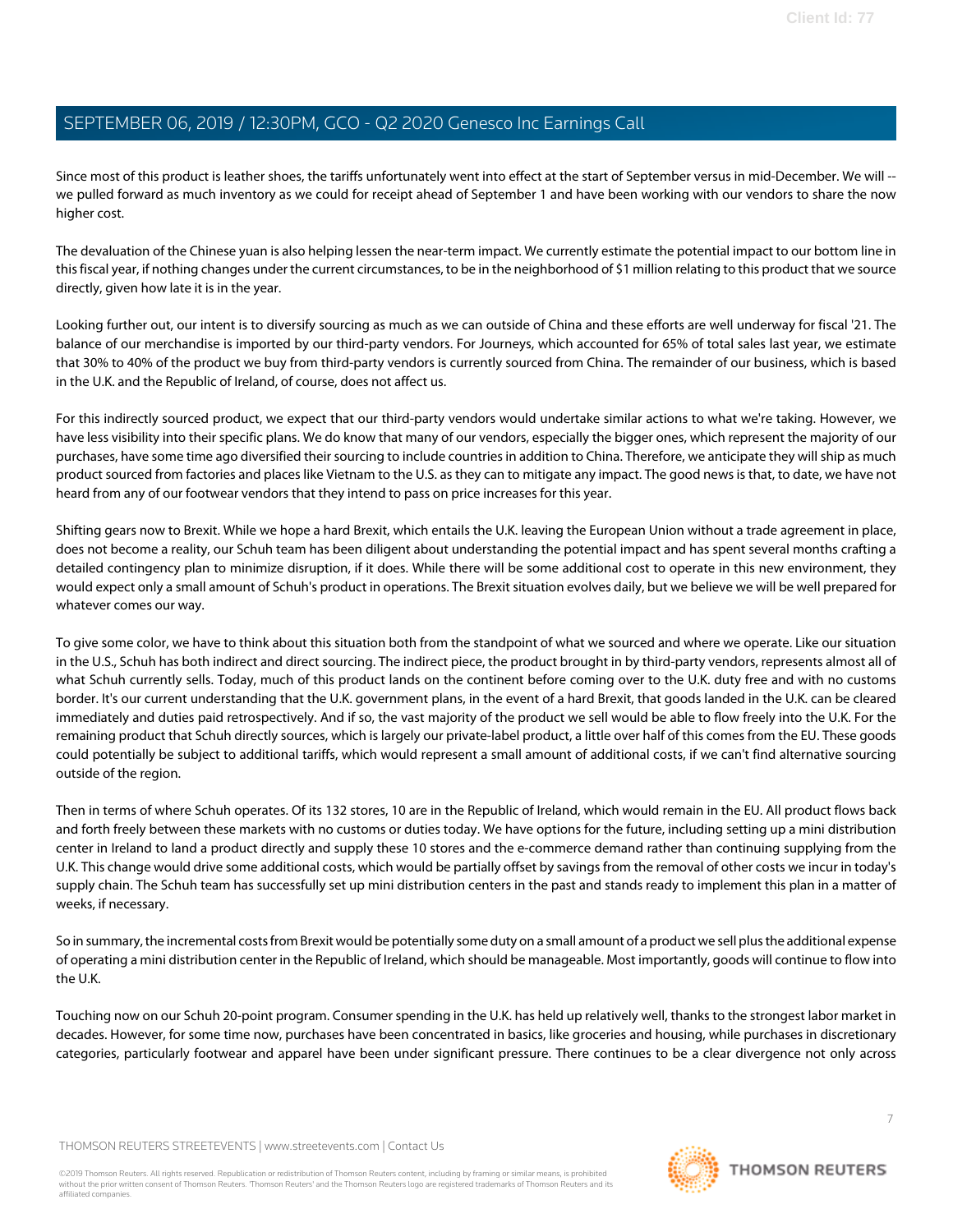categories but also across channels as growth on online spending far outpaces growth on the High Street. The incessant Brexit back and forth and prolonged uncertainty has weighed on consumer confidence, which has been declining for some time now.

Against this challenging retail and consumer backdrop and Schuh's performance, as we discussed it on our last call, we implemented an aggressive set of actions aimed at immediately addressing near-term profitability. At the same time, we're executing initiatives to enhance Schuh's standing with the consumer and with the brands itself to better position Schuh over the more medium-term. The Schuh team is working hard with great urgency to impact the business. These initiatives include, among many others: testing new categories, like socks and apparels, and fuel add-on sales; launching new digital marketing campaigns; implementing new selling techniques and incentives to drive in-store conversion; continuing cost-reduction initiatives; and rapidly adding to the database of consumer names to bolster its marketing program.

As one of our most critical initiatives, as Bob mentioned earlier, we're attacking Schuh's fixed cost structure with a strong focus on rent reduction. In this environment, where traffic into stores has declined and rents are well above what the market warrants today, we must make progress on this front and achieve not only reductions but more flexible rent structures to weather the current retail volatility.

So now I'll hand the call back to Bob for closing.

### **Robert J. Dennis** - Genesco Inc. - Chairman, President & CEO

Thanks, Mimi. The strong start to the year, including our ninth consecutive quarter of positive comp sales as a footwear company, is a testament to the dedication, commitment and hard work we glorify our employees on a daily basis. There are not many who can boast of this track record of successive positive comps. And with the solid start to the third quarter, the current trend continues, knock on wood, we are on our way to adding a 10th. We want to recognize the contributions of all of our employees and tell you how much we appreciate you.

In addition to our team's ability to execute, there are several reasons we are optimistic about our future. Our company is anchored by well-known brands with strong consumer connections and loyalty, positioning us well in today's volatile retail world. Bolstering our confidence is the fact that we were early to invest in digital and omnichannel infrastructures and today enjoy advanced capabilities allowing us to connect with and serve our customers whenever and however they choose. The combination of our digital offerings and fleet of stores and important strategic assets represents a powerful platforms to win with today's empowered consumer and emerge as a clear winner in the ongoing consolidation of retail. We are working hard to reposition all our stores with shorter, more favorable lease terms, which gives us ultimate flexibility. And now, as a footwear-focused company, the synergies among our businesses provide us with even more opportunities to drive enhanced profitability and greater shareholder value over the long term. We are truly stronger together.

And with that said, operator, we are now ready to take questions.

### **QUESTIONS AND ANSWERS**

#### <span id="page-7-0"></span>**Operator**

(Operator Instructions) And we will take our first person from Janine Stichter with Jefferies.

### **Janine M. Stichter** - Jefferies LLC, Research Division - Equity Associate

Congrats on the strong quarter. I was just hoping if you could give a little bit perspective on Journeys. It seems like the strength you're seeing there is pretty broad based. If you can just give us some perspective on what the concentration looks like, whether it's by brand our by style that you're seeing right now. And then maybe some thoughts on how you're thinking about boots for the holiday season. And then kind of along those lines, also the e-commerce business really strong this quarter. So just any thoughts on what you're doing there that's maybe driving that growth.

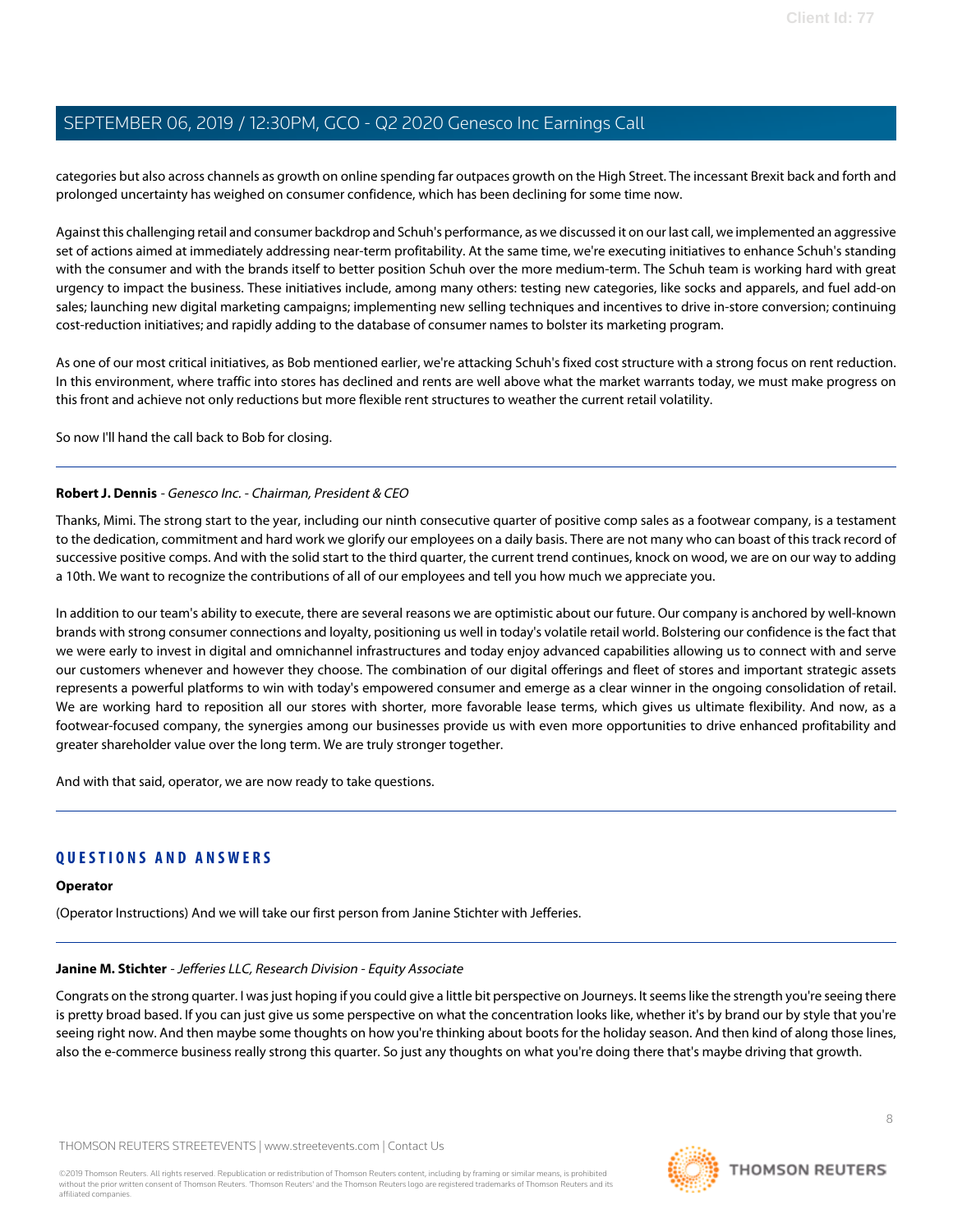### **Mimi Eckel Vaughn** - Genesco Inc. - Senior VP & COO

Sure. So Janine, just to start with the perspective on the brands, and we've talked about this retro athletic trend that started with certain brands and it really has morphed into demand for other brands. And so this trend had a lot of legs because many of those athletics brands that we carry have retro styles in their libraries really spanning back. And so the brands and the styles driving the business today aren't the ones that were driving the business 2 years ago. So we've seen nice rotation within our business. And we are very pleased with the breadth of the comp drivers lately. Casual has been adding to the mix, while at the same time we have seen athletic continue to be strong. We had a very nice sandal season, a strong sandal season over the course of the summer. And we had a strong boot season last year. So we'll see about the coming boot season. It's a little too early to tell the temperatures across the country, at least Nashville this week is in excess of 90 degrees. So it's hard to get a clear reading on the boot season as yet, but we feel like we are well diversified across brands and across franchises. There's a lot of newness in what we've been seeing. We are particularly pleased with the progress, as I said, that we are making in casual.

On e-commerce growth, for the upcoming holiday season, look, we continue to make great progress within e-commerce. Some of the things that we're doing is we're just investing, and I think Mel said it on the call, he said that we run our e-commerce business to make profit. So we measure carefully some of the investments that we're making and ensure that we're getting positive returns for that but we have been spending more on paid search, we have been spending more on catalogs. It's been a really effective tool to drive traffic not only to our websites but also to our stores. And we have a really nice set of investments that we've made in systems like order management that have given us some robust capabilities.

### **Operator**

<span id="page-8-0"></span>And we will take our next question from Jonathan Komp with Baird.

### **Jonathan Robert Komp** - Robert W. Baird & Co. Incorporated, Research Division - Senior Research Analyst

Maybe just a follow-up on Journeys. I know the business is performing well against tough comparisons. The comparisons stay fairly tough. So if you could give any more color on how you're thinking about the sustainability there? I know you're embedding lower comps, but you've exceeded the plan recently, some I'm curious, the potential for that trend to continue as you look forward in the business as a seasonal mix changes.

### **Robert J. Dennis** - Genesco Inc. - Chairman, President & CEO

Yes. There's not a whole lot more to say, this is Bob. The second quarter -- the notable thing about the second quarter was we were comping against 2 years for the first time of positive comps, and we continue to run up. So we believe we're gaining share. And we think the trends that were driving the business in the second quarter, they obviously, as we disclosed, persisted through Back-to-School. And so we feel like we've got a good assortment for holidays. So we're feeling good. The only thing that modifies a little bit our outlook relative to how Journeys did in the first half is the comparison. They got tougher especially in the fourth quarter. So we're being a little -- in our guidance, a little more muted in our comp expectations. But it's not because we don't think the business is strong, we just think the compares are up there. So it's about all we can say about Journeys.

### **Mimi Eckel Vaughn** - Genesco Inc. - Senior VP & COO

Yes. And the only thing that I would point out is that we move from a 2-year stack of plus 1% in Journeys to plus 11% in the second quarter, and we performed really well against that. So in spite of the fact that there are equally tough compares in the back part of the year, if we put that performance up in the second quarter, it does bode well for the back half.

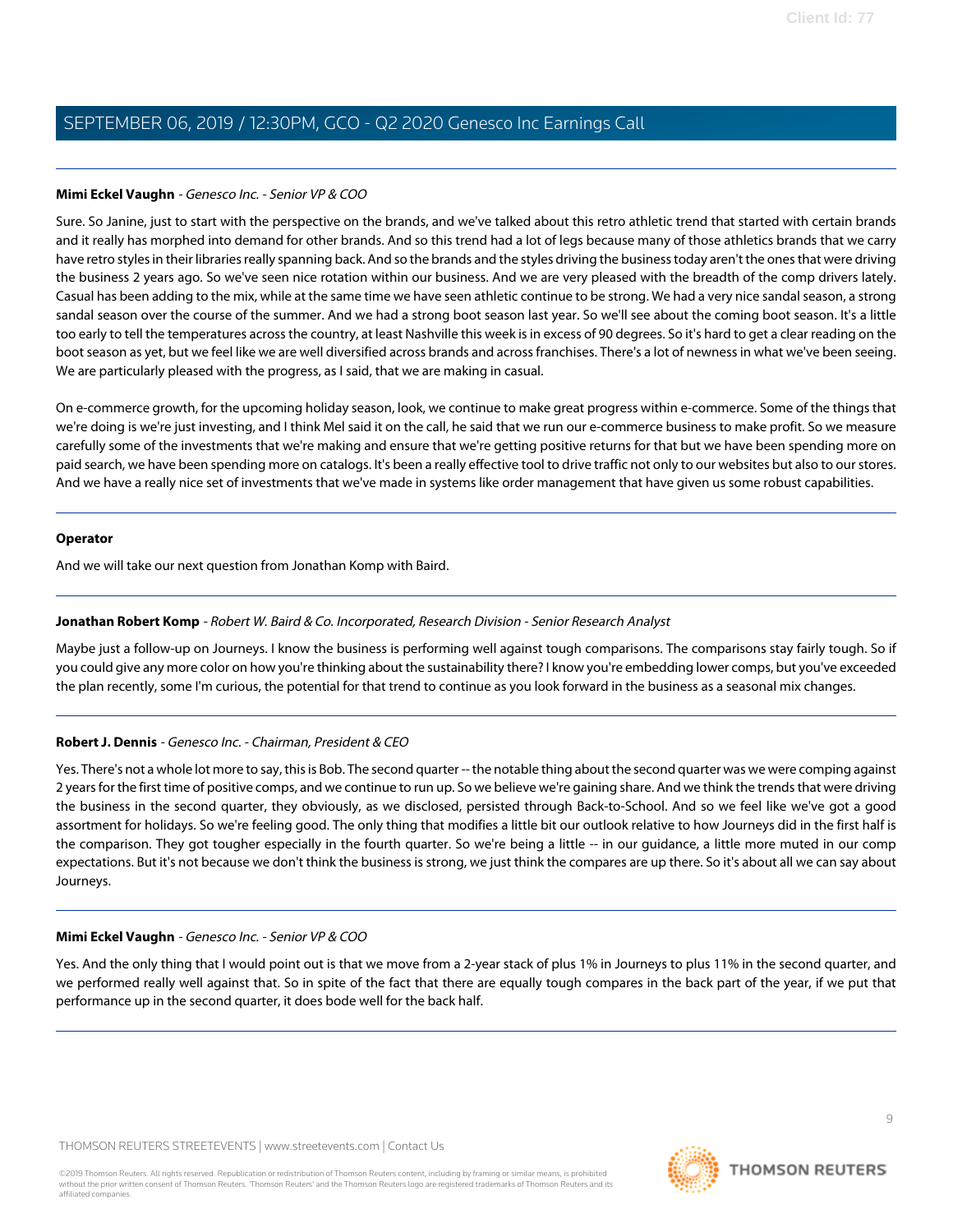### **Jonathan Robert Komp** - Robert W. Baird & Co. Incorporated, Research Division - Senior Research Analyst

Okay. And then maybe just a similar question for Schuh. I know you outperformed in the quarter but didn't change the comp outlook. So is that embedding in conservatism, given all the factors we talked about, Mimi? Or how should we read the second half outlook there?

### **Mimi Eckel Vaughn** - Genesco Inc. - Senior VP & COO

Yes. I think I'd start by saying that we feel like we have a really good underlying business at Schuh. We've got advanced technology there. We've got a strong customer service orientation, and we've got a really good experienced management team. It's been a very challenging environment. We feel like our 20-point plan focusing on near-term profitability is good. And as you said, our comps were better for the quarter than we expected. The thing and really just a highlight for the back part of the year is that there's just a lot of uncertainty in the U.K. It's like watching a ping-pong match where every few hours, there's this new information out there around Brexit. And so just being cognizant of that, I think, that's what has caused us to continue to be conservative in the back half. We'll see how things develop from here.

### **Robert J. Dennis** - Genesco Inc. - Chairman, President & CEO

And with Schuh, what's worth keeping in mind is in the U.K., as we noted in the opening remarks, there's been an even more pronounced shift towards e-commerce and away from stores. Traffic on the High Street has been even tougher. The good news for us is long ago, I'm even predating our acquisition of Schuh, they were out ahead of digital and omnichannel in a big way. They regularly get rated as the best, if not one of the best, and sometimes the best omnichannel all-in retailer in the U.K. And those capabilities are becoming our friend in a big way. So with that -- as that shift -- and that's what happened in the quarter. They were negative in the stores, but very strongly positive online, and they just got a terrific machine for serving the customer in a way that, that customer now wants to be served. So that helps build some confidence.

### **Jonathan Robert Komp** - Robert W. Baird & Co. Incorporated, Research Division - Senior Research Analyst

Okay. Great. Then last one for me just on the profit outlook. Maybe first, if you could remind us, the \$12 million to \$15 million of stranded cost, is that an annualized number? And how should we think about kind of the impact you're embedding by quarter on a rough basis? And then might be early for this, Mel, but I'm curious kind of coming in with a fresh look, if there's any areas that you see bringing in your perspective that might be able to go further in terms of some of the cost savings opportunities that the company has been pursuing or if you think it will be pursuing kind of the status quo in terms of the areas that have already been looked at?

### **Mimi Eckel Vaughn** - Genesco Inc. - Senior VP & COO

So I'm going to take the stranded cost question and then hand it to Mel just to talk about some of the profit improvement initiatives that we continue to pursue for this year. But we've said \$12 million to \$15 million of stranded cost and that is over the course of a fiscal year. I would just remind you that we shared expenses in areas like IT and HR and Finance with Lids. And in the first half of this year, if you think about it, we were providing these -- we continued to provide these services to Lids. And so while we have the cost, we also were getting some revenue to cover those costs. We've talked about Lids unplugging even faster than we expected. By the end of next year, we think we can eliminate most of these costs out. That would all be about perhaps \$2 million to \$3 million of that expense. So it's just going to take a little time because we need to renegotiate contracts and reorganize some of the work and reinvent how we go at some of this work. We've got to sell those building, and we have a path but it will take some time. So that really is what is weighing the SG&A expense in the back half of the year is just our -- anticipating that we're going to carry these costs. We've got really good plans in place. We've got people who are working to eliminate these costs and to the extent that we can make progress faster than we've got planned out. Then that will be good for the bottom line for the business. And I'll turn it to Mel just to talk a little bit about the profit improvement and cost savings.

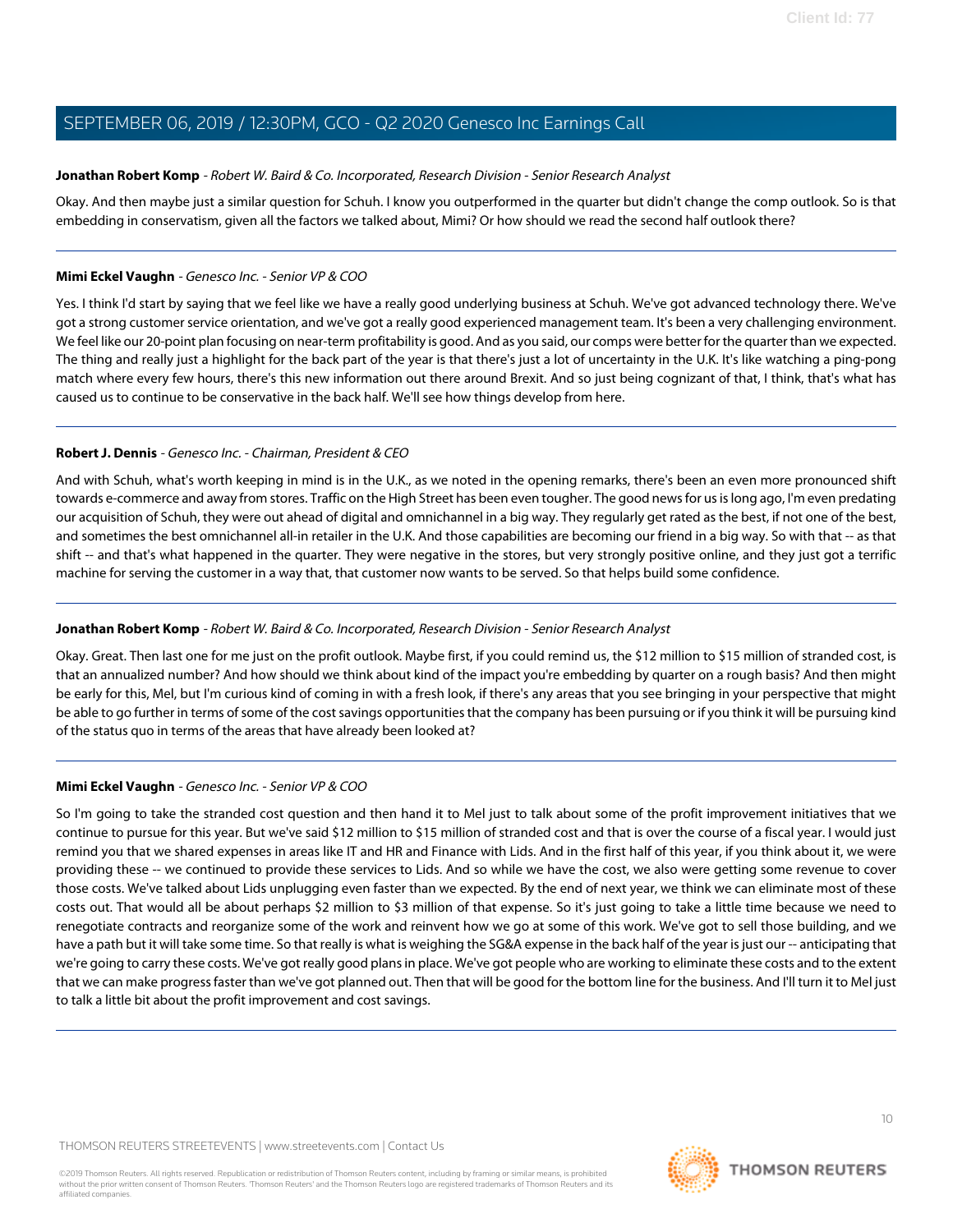### **Melvin G. Tucker** - Genesco Inc. - Senior VP of Finance & CFO

Yes. So I would just echo kind of what Mimi has said. And I think that the important thing is, we've got a line of sight to eliminating these costs. It's just a matter of taking action to get it out. So while we have a line of sight, really the question in my mind is just the timing of when we're going to take it out. We're kind of at a starting stop but we're now moving forward and taking action or removing the cost. I think the divisions have done a very nice job of identifying opportunities on their P&L to pull costs. So the \$12 million to \$15 million in stranded costs, we think most of that's going to go away. We have also challenged him to go out and get some more program, total of roughly \$20 million in cost takeout. I expect a good piece of that to be out on an annualized basis as we end the year, but the rest of it coming in the first half of next year, and we don't have full line of sight to the entire \$20 million now, but the piece, this \$12 million to \$15 million, we do.

#### **Operator**

<span id="page-10-0"></span>And our next question will come from Steve Marotta with CL King & Associates.

### **Steven Louis Marotta** - CL King & Associates, Inc., Research Division - MD & Director of Research

Mimi, just to reiterate, I want to clarify, you mentioned that this year, based on the timing of the tariffs and the mitigating factors that you've implemented so far basically, bringing items in a little bit earlier, that there's \$1 million of direct COGS exposure in the current fiscal year to the incremental tariffs. Is that accurate?

### **Mimi Eckel Vaughn** - Genesco Inc. - Senior VP & COO

Yes. That's right. And that's mostly associated with the products that we bring in directly. I think that I just want to give a shout out to our Johnston & Murphy and our Licensed Brands team. They -- we've been having tariff talks I think going on since much earlier this year, since the spring, but they got on the issue right away. They've done a great job of pulling product forward as much as possible. We originally thought tariffs might go into place in August. And so they went out and they pulled this product forward. And ever since we've heard about the September tariffs, our teams went back to work, renegotiating with factories to contribute and have had lots of success in getting factories to say, okay, we'll help absorb some of this cost. A small amount of the product is expected by this year because you can imagine we landed much of the product that we're going to sell in the early fall and so the exposure that we had is really in the very back part of the year. And so we're hopeful for some resolution of trade overall but considering everything that we have right now, the \$1 million is associated with the goods that we import. We really have got nothing from any of our third-party footwear vendors about price increases. So that, from our view right now, should not have an impact.

### **Steven Louis Marotta** - CL King & Associates, Inc., Research Division - MD & Director of Research

Very helpful. And Bob, roughly 3 years ago, there was a switch from a trend standpoint to retro, and it caught everybody by surprise as related to the swiftness of that change. So it's kind of a two-part question. One is, are you seeing anything new that might be different than the retro trends, say, a year from now? And layered on to that is what kind of processes are in place now that may not have been 3 years ago so that even a swift change in trend might not mean such a headwind to comps and current merchandise?

### **Robert J. Dennis** - Genesco Inc. - Chairman, President & CEO

Steve, great question. I'll frustrate you in several ways. First off, if we did see a forward trend that was going to change the landscape of the merchandise, we wouldn't tell you as we consider that competitive advantage. What we said previously is absolutely the case, which is having seen a good Back-to-School with the assortment that is currently working in having good visibility on what the assortment is going to look like for holiday. We obviously feel good about where we're headed, hence the guidance. I'm never going to promise you that a overnight rotation in fashion from the teenage crowd is never going to happen. And so it's a little hard to be predictive of that. What we are doing is trying to stay as diversified as we can with respect to vendors and franchises. And so we continue to track what's selling well. Our guys, obviously, are really good at moving

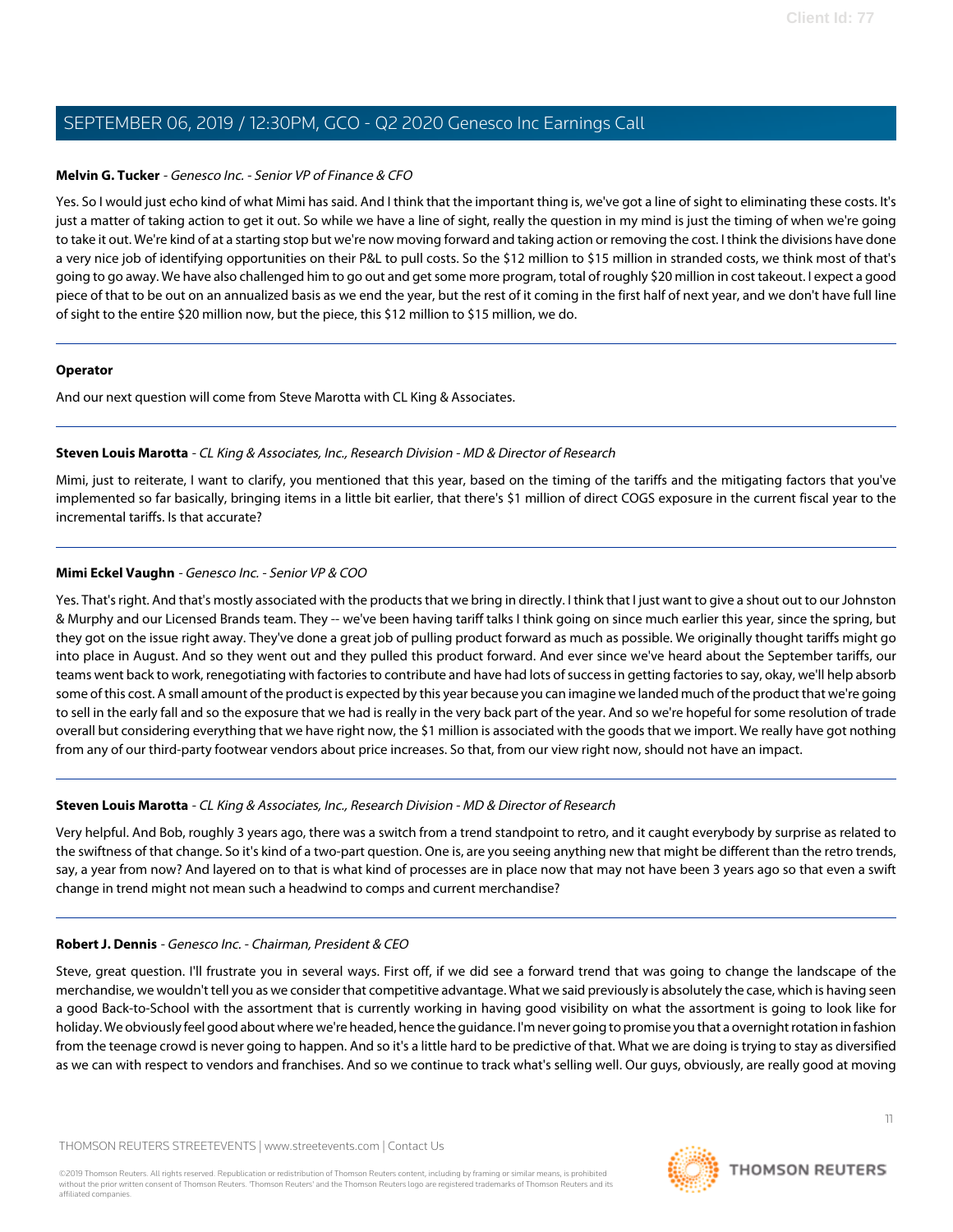out what's not moving well. And right now, we're on a very, very good trend. The one that happened 3 years ago -- 3 or 4 years ago was in our history pretty much a one-off in terms of how sudden and how severe it was. And so history would say that, that was a one-off, but as you know, black swan events are black swan events. So I would never say never.

### **Operator**

<span id="page-11-0"></span>And our next question will come from Sam Poser with Susquehanna.

#### **Samuel Marc Poser** - Susquehanna Financial Group, LLLP, Research Division - Senior Analyst

Welcome to everybody new as well. I have a whole bunch. Number one, you talked about the impact of Brexit on the Schuh business with a potential impact and so on from sort of an operational perspective. But what about, like, on an ongoing sales perspective? You guys couldn't get goods into the country. But what's it going to do to demand? I mean what's the impression if Brexit actually happens? If it happens on a hard Brexit or soft Brexit? How the consumer do you think is going to respond there, period, in general?

### **Robert J. Dennis** - Genesco Inc. - Chairman, President & CEO

Well, right now, Sam, the economic conditions by conventional measures in the U.K. are actually pretty strong. And as Mimi had noted, the consumer is spending, they're not spending it as much on apparel and footwear. And so -- and consumer confidence is a little weak. In terms of what's going to happen there are so many scenarios in terms of what a Brexit could look like if there will be one at all. So it's pretty complicated. I'm not sure if there's a consensus amongst people who know more about this than we do about whether this introduces a recession to the U.K. or not, which - if it impacted employment, it obviously circles down through consumer spending. But it's just very, very hard to read exactly what the outcome would be if some form of a Brexit takes place because we don't know what that form is and so it's just really hard to predict. So what we're doing, obviously, is we're doing what a lot of other people are doing, which is you stay -- in that level of uncertainty, you stay as flexible as you can. And to be honest, the amount of investment you put in is not going to be what it would be otherwise if you had a clear line of sight to what the economic conditions are going to be. So we're basically holding on tight. We're hoping that the country resolves this in a way that's favorable for the economy and the U.K. population, and we'll all wait and see.

### **Samuel Marc Poser** - Susquehanna Financial Group, LLLP, Research Division - Senior Analyst

And then I've got a few more. One follow-up on Schuh. You mentioned that article that came out and that you're fully committed. Can you -- what are you -- I mean what are you foreseeing with Schuh longer term, given sort of the fits and starts it's had over the last 2 years? Putting together through the 10-point plan, but why do you -- the full commitment to the business, what would it take to change that? And given that there's -- it's sort of been hit and miss and then you have these macro issues as well.

### **Robert J. Dennis** - Genesco Inc. - Chairman, President & CEO

Yes. Well, the macro issues are the macro issues. One of the things that we think the macro issues are forcing is a consolidation of retail in the U.K. And so when we saw a flat comp achieved by Schuh with an improved gross margin in an environment where footwear was tough, that indicates that some of that consolidation is happening. So footwear has been sold in a lot of the bigger boxes in the U.K. And as you well know, many of them have been challenged economically. And so if there's going to be square footage reduction in the U.K., that becomes our friend. Our biggest cost opportunity there, as we highlighted in our remarks, is rent. The conventions for rent setting in the U.K. are very different from the U.S., and they're -- the best word I can come up with is a little bit quirky. But given all of that, our team believes that there is an opportunity to partner with a lot of the landlords and to say, let's look at the long term and let's try to get to some rent structures that make sense for us and for you, so everybody in this industry can have a good long run. So that is what we're pursuing. That's what the article was about. It did get misinterpreted by a few people and so we felt it important to clarify.

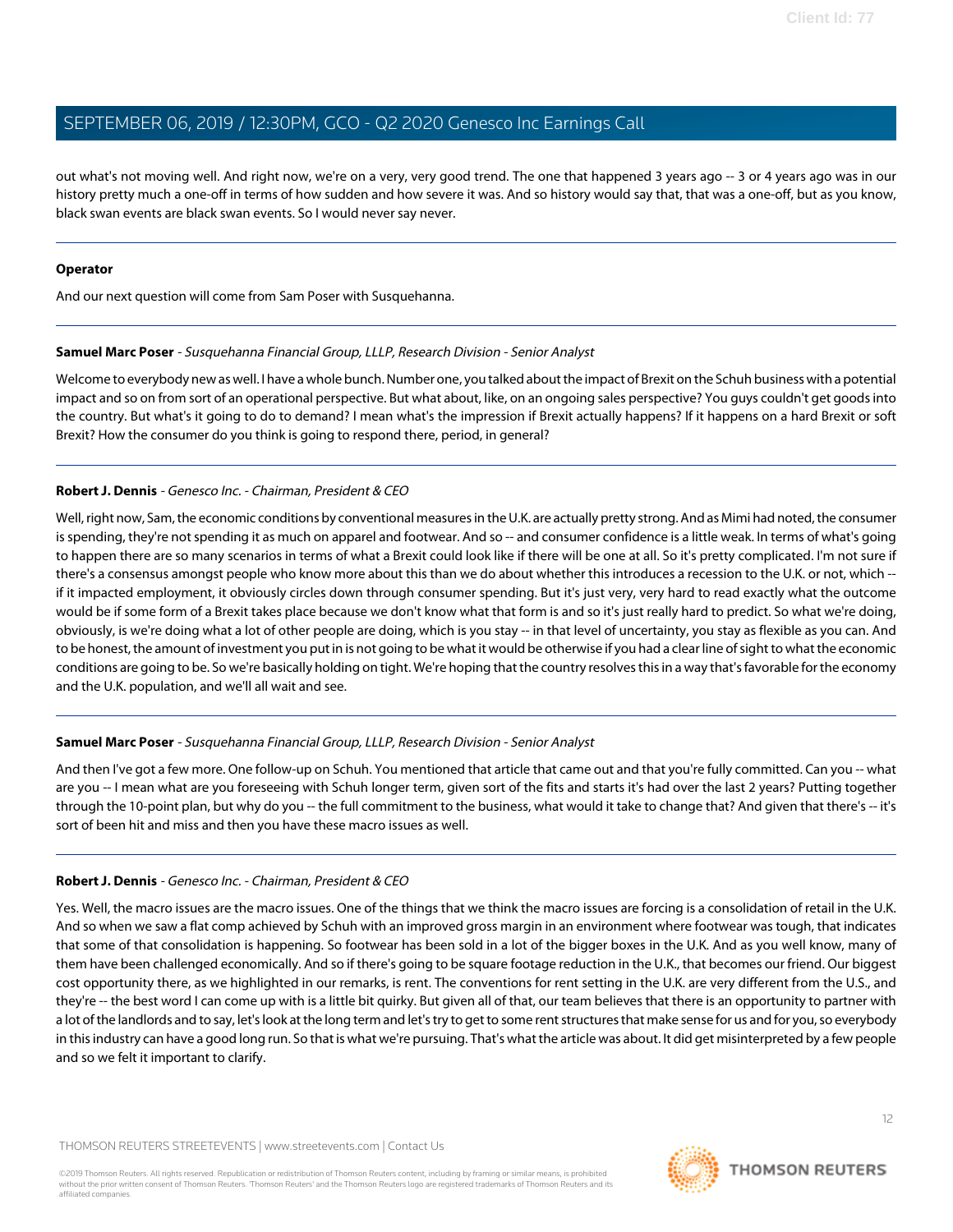### **Samuel Marc Poser** - Susquehanna Financial Group, LLLP, Research Division - Senior Analyst

And then Journeys, can you -- one thing we noticed when we were visiting some stores was it looks like the assortment is -- have you gone -- I mean has the assortment narrowed or gotten more focused from a brand and item perspective? Have you gone narrower and deeper? And if so, to what degree at this time?

### **Robert J. Dennis** - Genesco Inc. - Chairman, President & CEO

No. No, Sam, I don't think it's especially changed. I think you would ask that question, I guess, maybe 4 or 5 years ago and it had happened, and we did get narrowed down. And what's interesting is relating it to the earlier question when we got a lot more narrow, that was when we got slammed with the fashion rotation. So the fact that we're -- if we are broadened out -- if you're perceiving that we're broadened out a little more by brands, I think really by franchises, that's probably true, and we actually like that because of -- for the obvious reasons of our recent history.

### **Samuel Marc Poser** - Susquehanna Financial Group, LLLP, Research Division - Senior Analyst

But you're taking bigger bets within the franchises that you have. And I'm just mentioning names, if it's Fanzz or Converse or Adidas, whatever the brand is. It looks like the spread -- the spread is there but it looks like the brand mix looks a little bit narrower than it did in the past. So I quess is that a fair way to put it?

### **Robert J. Dennis** - Genesco Inc. - Chairman, President & CEO

Sam, it's a matter of degree. And to be honest, I can't -- I'd have to get the numbers and look at them closely. We think we're very well positioned. We don't think we're taking unusual risks. I wouldn't call it -- I wouldn't put it in the category of big bets.

### **Samuel Marc Poser** - Susquehanna Financial Group, LLLP, Research Division - Senior Analyst

I wouldn't -- I didn't mean it that way. What I meant is committing to the hot stuff. So for instance, the fashion athletic shoes or the retro athletics that are doing well regardless of the brand, if brand X is doing well rather than buying 2 shoes for them, you're buying 8 shoes from them and leaving out brand Y, so you have the mix but it's much more focused within the winter versus a little bit of this brand, a little bit of that brand. Is that a fair statement? So the breadth of the overall assortment says Y but it's more focused by these key items, key brands and so on. So I was really inferring much less of a risk than much greater of a risk?

### **Robert J. Dennis** - Genesco Inc. - Chairman, President & CEO

Sam, it's hard to answer that. We're -- it's brand and then it's franchises, and we're going -- as we always do, we're going where the customer is taking us. And so our team continues to buy. There's been no conscious radical change in the way that we're assorting.

### **Samuel Marc Poser** - Susquehanna Financial Group, LLLP, Research Division - Senior Analyst

Okay. And then lastly, I've asked this question a zillion times, but mobile app for your Journeys Kidz, can you tell us has anything changed there? Many other retailers say they're very successful with it. You've chosen not to go there. Can you give us any update for if unchanged or whatever?

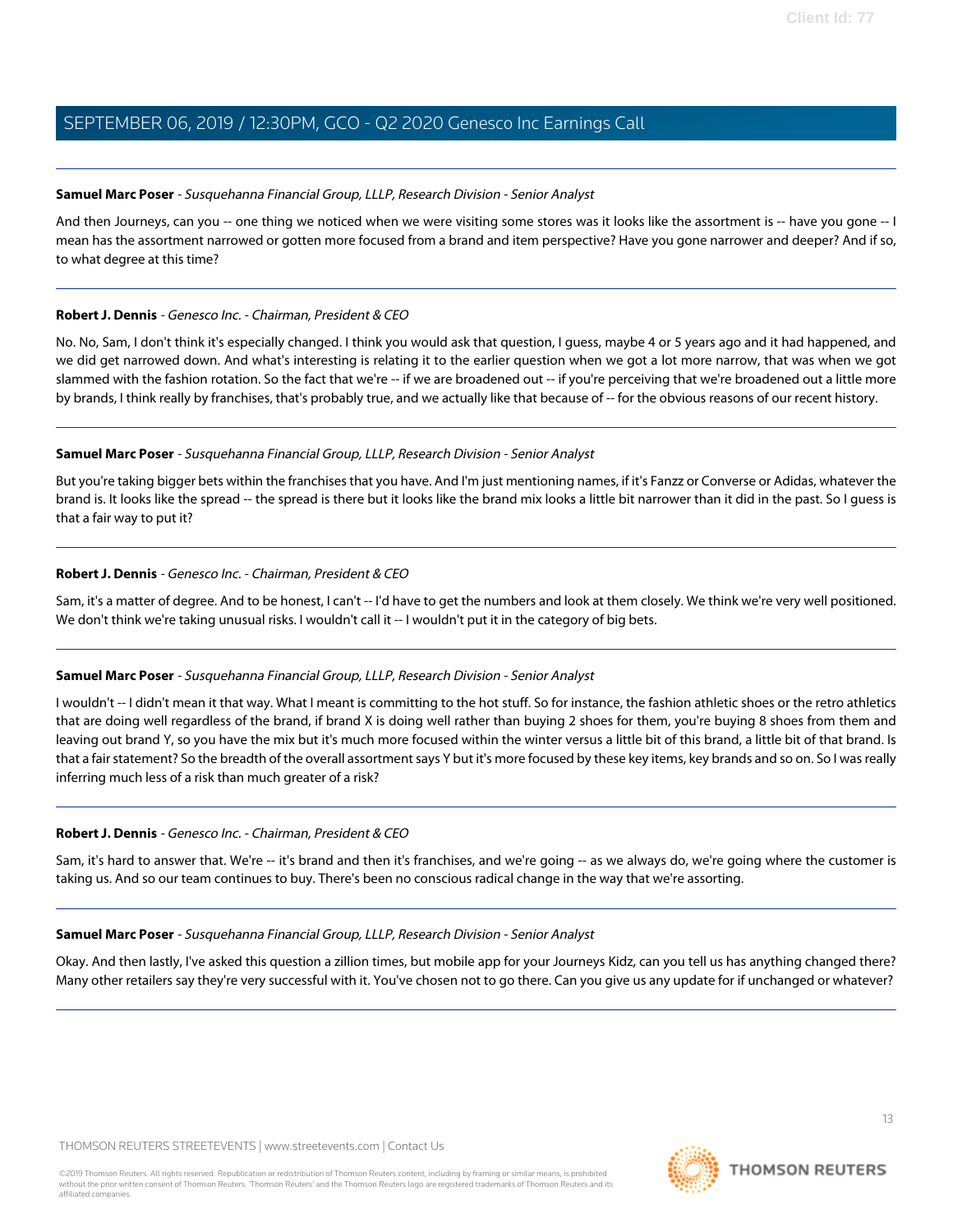### **Robert J. Dennis** - Genesco Inc. - Chairman, President & CEO

Yes. We continue to think that websites perform well. There -- the average app on someone's phone is very short list. We tested apps in other businesses of ours. We continue to revisit it because things can change very quickly. But right now, we're very happy with the way that we're set up at the moment.

### **Mimi Eckel Vaughn** - Genesco Inc. - Senior VP & COO

Yes. We have invested a lot in our mobile site and being -- having responsive design so that the screen adjusts to whatever mobile device that you have. We've streamlined the checkout features. We've really made the mobile experience a very positive experience. As Bob said, we found that apps tend to work for businesses that have lots of repeat purchases within several months, the frequency of the purchases is more than the purchase of the footwear. So we think that the right place to invest for now is really within our mobile site and making it as user-friendly and as fast as we can.

#### **Operator**

<span id="page-13-0"></span>And we will take our next question from Mitch Kummetz with Pivotal Research.

### **Mitchel John Kummetz** - Pivotal Research Group LLC - Senior Analyst of Footwear, Apparel Vendors and Retailers

Bob, let me start with you. Just -- you mentioned Back-to-School momentum at Journeys and Schuh, and I guess I'm most interested in Journeys. I know back in the good old days, you would have just given us an August comp, and we could call it a day. I'm guessing you don't want to back to that policy. But could you maybe speak to it a little bit directionally? I know there's a little bit of Back-to-School in the quarter, a good 2, 3 weeks of Back-to-School in the quarter. I'm curious if -- in the quarter, if you saw sort of a step-up in your Journeys comp from sort of earlier in the quarter to those last 2 or 3 weeks for Back-to-School? So maybe if you could speak to it that way.

### **Robert J. Dennis** - Genesco Inc. - Chairman, President & CEO

Well, we're just going to stick with -- when we saw -- look at the momentum from the second quarter continue into the third, but we're not going to get more specific. And you're right, the good old days we used to give you a number. There's a lot of noise right now in some of the most recent retail numbers because of the hurricane threat that occurred on the East Coast. We saw some huge volatility in the last week. You can just pick out the people who were boarding up their storefronts. So it's -- we're reluctant to say anything more than the momentum from the second continued into the third. We were happy about that.

### **Mimi Eckel Vaughn** - Genesco Inc. - Senior VP & COO

Yes. We did write in the comp guidance for Journeys for the third quarter. And I think that we're taking a balanced approach to the outlook for the third quarter.

**Mitchel John Kummetz** - Pivotal Research Group LLC - Senior Analyst of Footwear, Apparel Vendors and Retailers

Okay. And then on the margins, incentive comps, I feel like at the beginning of the year, you view that as a pretty substantial opportunity for leverage. I'm just wondering if that has changed, just given how -- particularly how the Journeys business has performed and then also just from a corporate standpoint, is that becoming less of a opportunity for leverage relative to the bonuses you're paying last year?

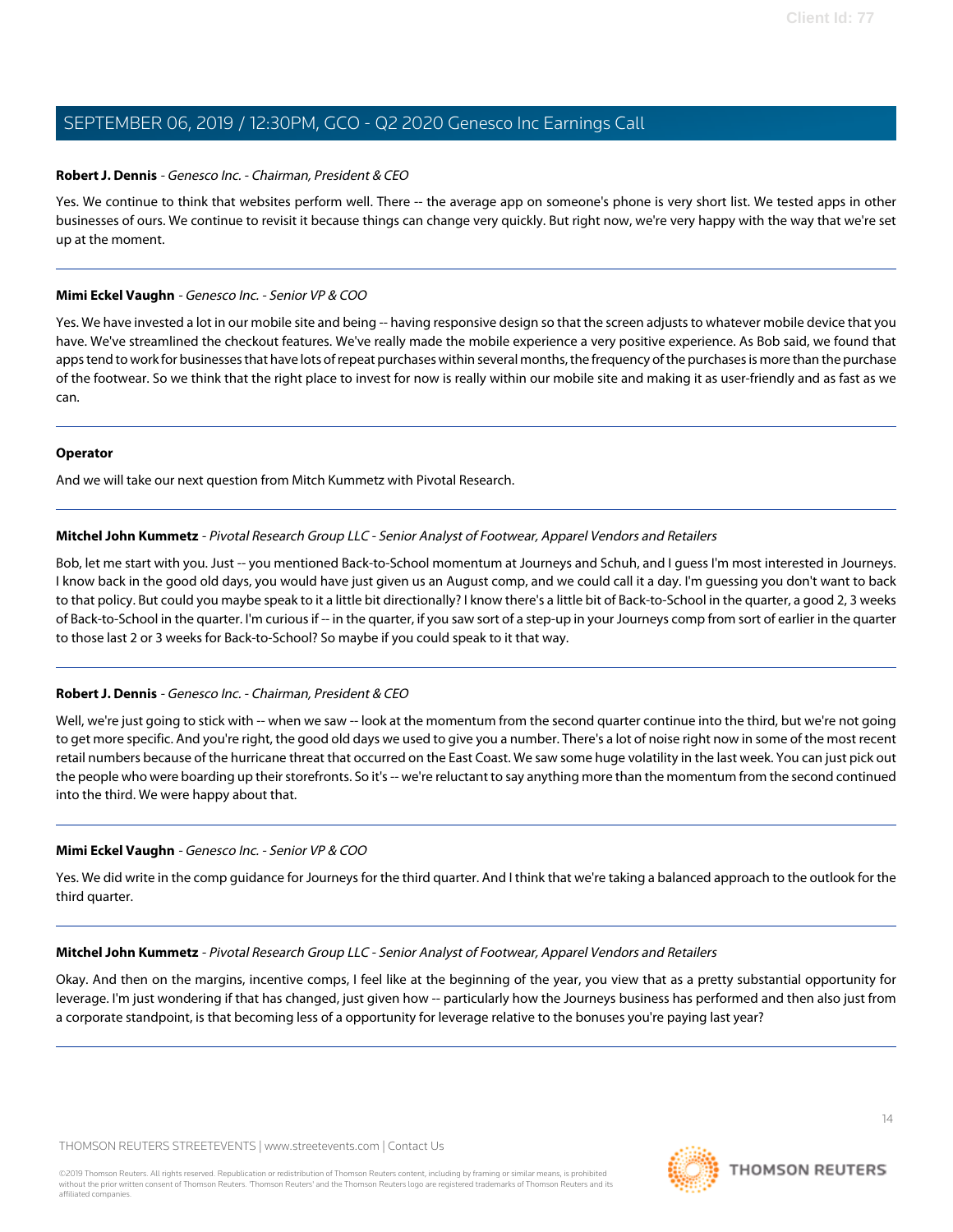### **Mimi Eckel Vaughn** - Genesco Inc. - Senior VP & COO

Yes. So Mitch, I think you're exactly right. And I think that what we had called out is that for last year bonuses were up quite a bit just because we had had 0 bonuses the year before. When we began the year, if you look at our plan, we had bonuses at a lower level than they are today, but just given the good performance in the first and second quarters, bonus has increased. And so we'll see where we end up for the year. There ought to be, under most circumstances, some pickup from bonus, but not to the magnitude that we began the year thinking it would be.

### **Robert J. Dennis** - Genesco Inc. - Chairman, President & CEO

So as you know, we -- our bonus is based on improvement of year-over-year performance, not budget. And so since we're doing better than we thought we would do, it is elevating bonus for this year. If we stay on the trend that we're on, what that creates is an opportunity to possibly leverage bonus next year. So that's where we sit today.

#### **Mitchel John Kummetz** - Pivotal Research Group LLC - Senior Analyst of Footwear, Apparel Vendors and Retailers

Got it. And then Bob, you made some comments in your prepared remarks about cash flows, strength of cash flow. And I know that the authorization -- the repurchase authorization that you're under is near exhaustion, and I'm just wondering how do you think about buyback going forward, just given the cash flow perspective that you're referencing.

### **Robert J. Dennis** - Genesco Inc. - Chairman, President & CEO

Yes. So we recently exhausted the second of our 2 recent share buyback authorizations, and we gave you all the numbers on that. And we do expect to end the year with excess cash, which is a combination of still some carryforward cash plus what we generate in the fourth quarter. And as you know, we don't sit on cash for extended periods. So the priorities for us are what they have always been. The first priority is to fund our organic growth, and we're in the midst of our 5-year planning, but I think it's fair to say that we anticipate funding the growth of next year's plan really won't be an issue for us. So then the next opportunity for us is to grow through acquisition. And the last big deal we've done was Schuh 6, 7 years ago, and we've looked at a lot of other deals, and we've demonstrated an improvement and discipline in what we've chosen not to do, but we continue to give consideration to growth down that path with businesses that would fit the focus footwear strategy that we're employing. Failing that, we would return money to shareholders and we've generally done that via share buyback. So our Board regularly reviews all of that, our balance sheet, our opportunities and then our valuation in deciding how to deploy cash. And so we'll continue to take a look at that and so that's just something for down the road for the Board to consider.

#### <span id="page-14-0"></span>**Operator**

And our final question will come from Laurent Vasilescu with Macquarie.

#### **Laurent Andre Vasilescu** - Macquarie Research - Consumer Analyst

Congrats on a strong quarter as well congrats, Mel, for your onboarding. I wanted to follow-up on Mitch's question on August and obviously qualitative commentary about August comping nicely. Can you remind us how August last year performed relative to the third quarter results? Or asked a different way, is the third quarter comp guide embedding the slowdown post August's nice performance?

#### **Mimi Eckel Vaughn** - Genesco Inc. - Senior VP & COO

So we really don't call out comps by month, Laurent. I think we had stated last year that we felt like last year's Back-to-School was also a good Back-to-School and we had a nice, good, positive comp in the third quarter last year and the third quarter is largely Back-to-School. So I mean I think the important thing to call out is that we are encouraged by our Back-to-School results and again, some pretty positive results from last year.